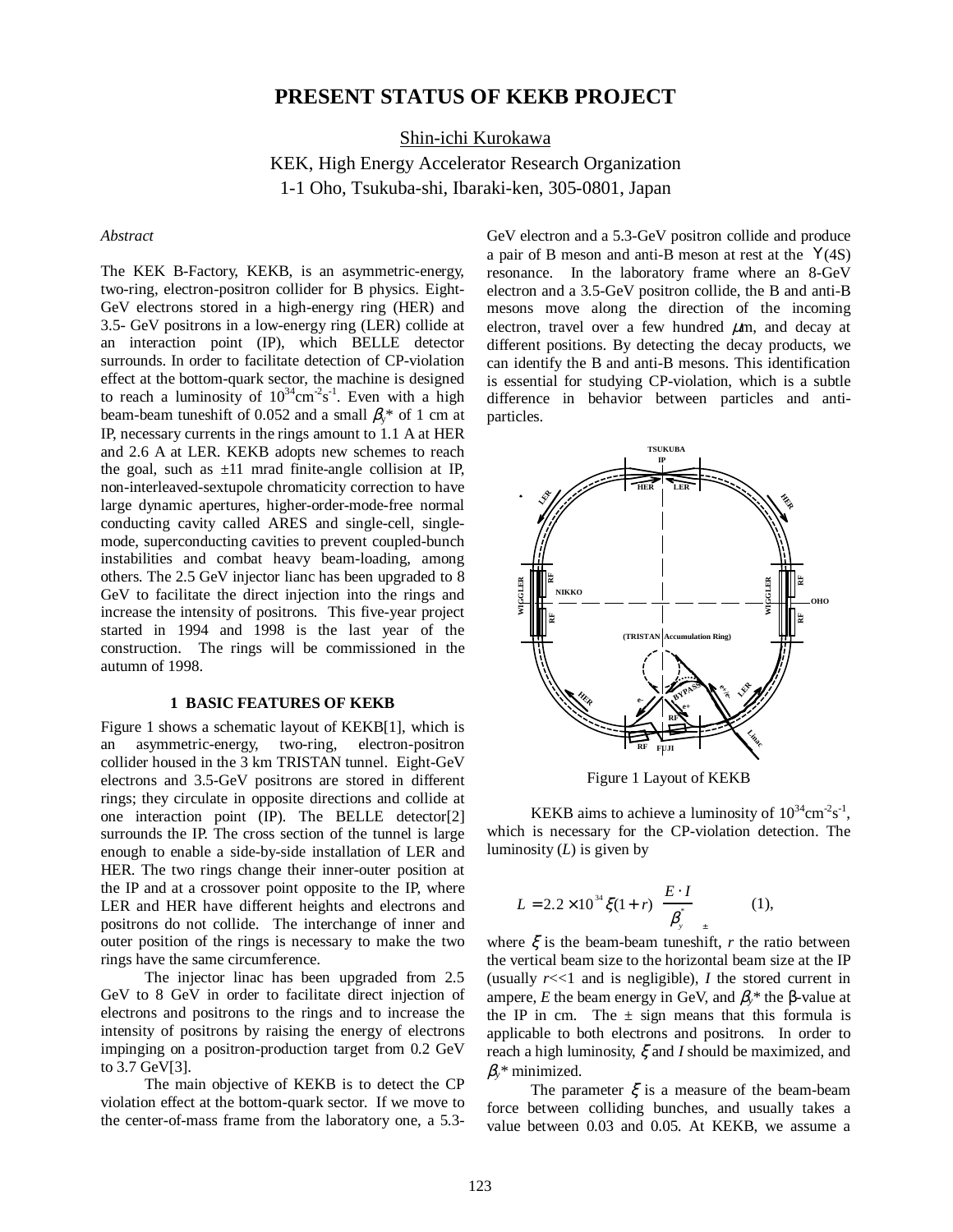rather challenging value of 0.052 for ξ. The parameter β*y\** is a measure of beam focusing at the IP. The minimum attainable value of  $\beta_{y}$ <sup>\*</sup> is determined by a chromaticity produced by final focus quads. The allowable minimum value is around 1 cm. If we insert  $L = 10^{34}$ cm<sup>-2</sup>s<sup>-1</sup>,  $\xi = 0.052$ ,  $\beta_{v}$ <sup>\*</sup>=1 cm, and *E*=3.5 GeV and 8 GeV in the formula (1), we find that we should store 2.6 A in the positron ring and 1.1 A in the electron ring. The main issue of KEKB is, therefore, how to store such large currents in the rings and to achieve stable collisions between the beams under the high beam-beam tuneshift.

These large currents are distributed into 5000 bunches per ring; except for a few % of the whole buckets (bunch gap), every bucket in a ring is filled with the beam. The bunch gap is necessary for ion clearing. At KEKB, single-bunch current is well below the threshold of single-bunch instabilities; only coupled-bunch instabilities are of concern.

 It is advantageous to inject beams into the rings with the same optics as those for the collision mode. This requires that the dynamic aperture of the ring be large enough for injection even with a small  $\beta$ <sup>\*</sup> of 1 cm. A non-interleaved-sextupole chromaticity correction scheme is adopted to have enough dynamic apertures at injection and at collision[4]. The KEKB optics design allows us to change emittances and momentum compaction factors independently over  $1.0x10^{-8}$ m $\leq \epsilon \leq 3.6x10^{-8}$ m and  $-1x$  $10^{-4} < \alpha_p < 4 \times 10^{-4}$ , respectively. To increase flexibility of tuning, every quad is equipped with vertical and horizontal steering magnets and a beam position monitor and every sextupole with a remote-control mover.

Measurement of the vertical beam size in the ring is most essential to tune the beams. Double-slit interferometric beam size monitor is now being developed for KEKB. This type of monitor system are working satisfactory at AURORA[5], KEK PF[6] and KEK ATF.

Wigglers are used to shorten the damping time of LER down to that of HER. The total synchrotron radiation power amounts to 4 MW or higher per ring; copper vacuum ducts are used to sustain high heat from the radiation.

Table 1 summarizes the main parameters of KEKB.

| Ring                 |                                                                                                                                  | <b>LER</b>                                |                                            | <b>HER</b>           |                 |
|----------------------|----------------------------------------------------------------------------------------------------------------------------------|-------------------------------------------|--------------------------------------------|----------------------|-----------------|
| Energy               | $\cal E$                                                                                                                         | 3.5                                       |                                            | 8.0                  | GeV             |
| Circumference        | $\overline{C}$                                                                                                                   |                                           | 3016.26                                    |                      | m               |
| Luminosity           | $\cal L$                                                                                                                         |                                           | $1 \times 10^{34}$                         |                      | $cm^{-2}s^{-1}$ |
| Crossing angle       |                                                                                                                                  |                                           | ± 11                                       |                      | mrad            |
| Tune shifts          |                                                                                                                                  |                                           | 0.039 / 0.052                              |                      |                 |
| Beta function at IP  | $\theta$ <sub>x</sub><br>$\xi$ <sub>x</sub> / $\xi$ <sub>y</sub><br>$\beta$ <sup>*</sup> <sub>x</sub> / $\beta$<br>$\mathcal{V}$ | 0.33 / 0.01                               |                                            |                      | m               |
| Beam current         |                                                                                                                                  | 2.6                                       |                                            | 1.1                  | A               |
| Natural bunch length | $\sigma_{\!\scriptscriptstyle\zeta}$                                                                                             |                                           | 0.4                                        |                      | cm              |
| Energy spread        | $\sigma_d$                                                                                                                       | $7.4 \times 10^{-4}$                      |                                            | $6.7 \times 10^{-4}$ |                 |
| Bunch spacing        | $S_b$                                                                                                                            |                                           | 0.59                                       |                      | m               |
| Particles/bunch      |                                                                                                                                  | $3.3 \times 10^{10}$                      |                                            | $1.4 \times 10^{10}$ |                 |
| Emittance            | $\varepsilon_{\! \chi} \! / \varepsilon_{\! \! \chi}$                                                                            |                                           | $1.8 \times 10^{-8} / 3.6 \times 10^{-10}$ |                      | m               |
| Synchrotron tune     | $V_{\rm S}$                                                                                                                      | $0.01 - 0.02$                             |                                            |                      |                 |
| <b>Betatron</b> tune | $V_\chi / V_\mathrm{V}$                                                                                                          | 45.52 / 45.08                             |                                            | 46.52 / 46.08        |                 |
| Momentum             | $\alpha_p$                                                                                                                       |                                           | $1 \times 10^{-4} \sim 2 \times 10^{-4}$   |                      |                 |
| compaction factor    |                                                                                                                                  |                                           |                                            |                      |                 |
| Energy loss/turn     | $U_o$                                                                                                                            | $0.81^{\dagger}$ / $1.5^{\dagger\dagger}$ |                                            | 3.5                  | MeV             |
| RF voltage           | $V_c$                                                                                                                            | $5 \sim 10$                               |                                            | $10 - 20$            | MV              |
| RF frequency         | $f_{\pmb{RF}}$                                                                                                                   |                                           | 508.887                                    |                      | <b>MHz</b>      |
| Harmonic number      | $\boldsymbol{h}$                                                                                                                 |                                           | 5120                                       |                      |                 |
| Longitudinal         | $\tau_E$                                                                                                                         | $43^{\dagger}$ / $23^{\dagger\dagger}$    |                                            | 23                   | ms              |
| damping time         |                                                                                                                                  |                                           |                                            |                      |                 |
| Total beam power     |                                                                                                                                  | $2.6^{\dagger}$ / 4.5 <sup>††</sup>       |                                            | 4.0                  | <b>MW</b>       |
| Radiation power      | $P_B^B$                                                                                                                          | $2.1^{\dagger}$ / 4.0 <sup>††</sup>       |                                            | 3.8                  | <b>MW</b>       |
| HOM power            | $\boldsymbol{P}$<br><b>HOM</b>                                                                                                   | 0.57                                      |                                            | 0.15                 | MW              |
| Bending radius       | $\rho$                                                                                                                           | 16.3                                      |                                            | 104.5                | m               |
| Length of bending    | $l_B$                                                                                                                            | 0.915                                     |                                            | 5.86                 | m               |
| Magnet               |                                                                                                                                  |                                           |                                            |                      |                 |

Table 1. Main Parameters of KEKB.

† without wigglers †† with wigglers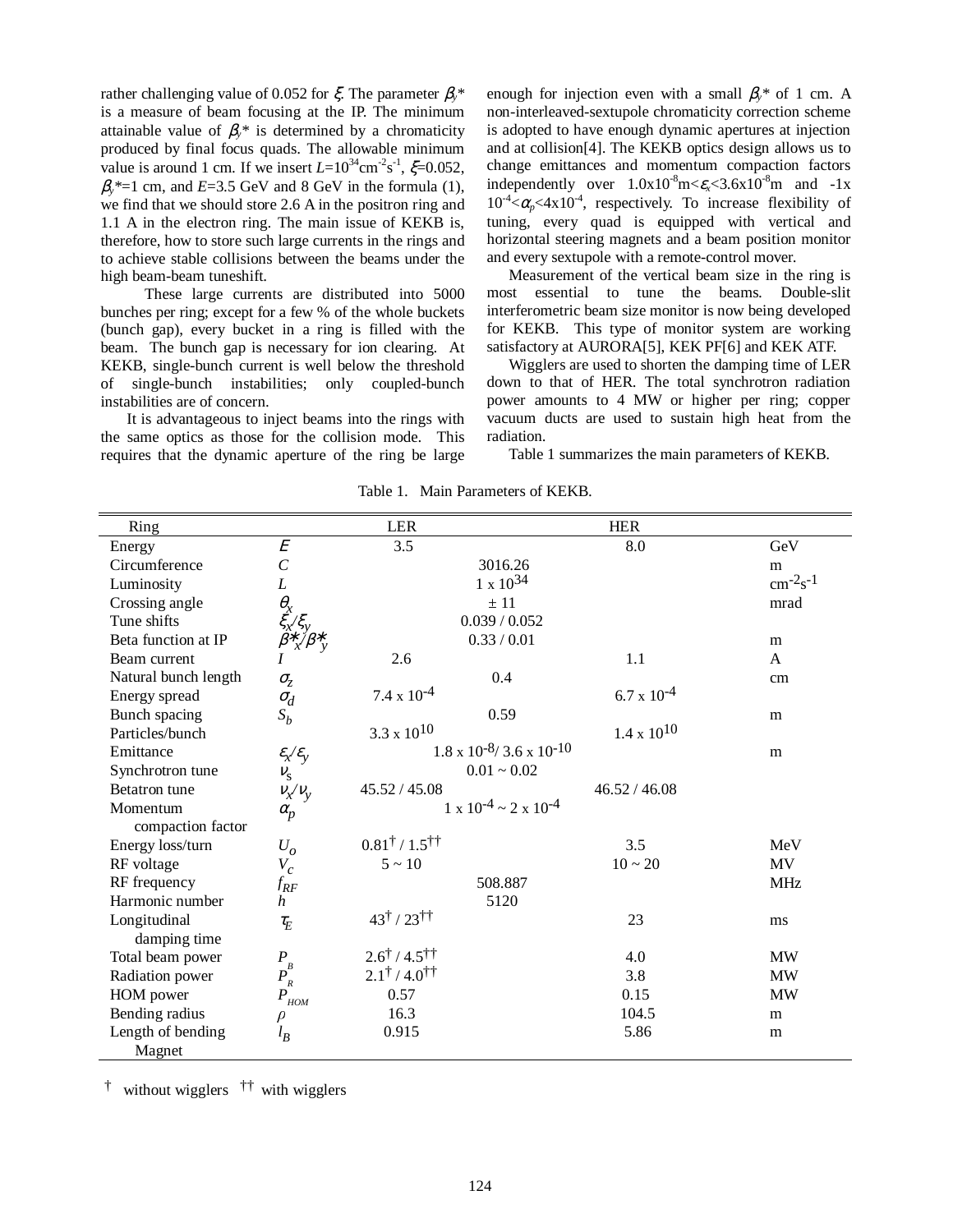## **2 COUPLED-BUNCH INSTABILITIES AND CAVITIES**

Large stored currents excite strong coupled-bunch instabilities due to higher-order modes (HOMs) and the fundamental mode of cavities. A straight-forward way to avoid coupled-bunch instabilities due to HOMs is to use cavities where no HOMs are excited by the beam. KEKB uses two kinds of HOM-free cavities: normal conducting cavities, called ARES[7,8], for LER and HER, and superconducting cavities (SCC) for HER[9].

ARES is an acronym of Accelerator Resonantly coupled with Energy Storage. The schematics of ARES is shown in Fig. 2. It consists of three cells: an accelerating cell, an energy-storage cell, and a coupling cell between these cells. HOMs are extracted from the cavity by four wave guides attached to the accelerating cell, and absorbed by SiC absorbers equipped at the end of the wave guides. Beam pipes attached to the cell are grooved to make a few transverse HOMs that cannot be extracted by the wave guides propagate towards the beam pipes. The large-volume, low-loss, energy-storage cell effectively increases the stored energy of the cavity system.

Figure 3 depicts the superconducting cavity for KEKB. Two large-bore beam pipes are attached to both ends of the cavity cell. The diameters of the beam pipes are chosen so that the frequencies of all modes, except for the fundamental one, become higher than the cut-off frequencies of the pipes. HOMs propagate towards the beam pipes and eventually become absorbed by ferrite dampers attached to the inner surface of the pipes. One beam pipe has a larger diameter than the other and connected to the cell via an iris; this is necessary to extract a few transverse HOMs as the grooved beam pipe works for ARES.

Both ARES cavity and superconducting cavity have large stored energies, which make them strong against heavy beam-loading; no coupled-bunch instability due to the fundamental mode of the cavities is excited.

Two ARES cavities and a SCC were tested with high-current beams at the accumulation ring (AR) in 1996, the ARES cavities up to 500 mA and the SCC up to 573 mA[10].

By the commissioning of the rings, 12 ARES will be installed in LER and 12 ARES and 4 SCC in HER. In one or two years, the number of cavities will increase to the final number of 20 ARES in LER and 12 ARES and 8 SCC in HER to support the full currents in the rings.

## **3 INTERACTION REGION, FINITE-ANGLE COLLISION AND CRAB CAVITY**

After an electron bunch and a positron bunch collide at the IP, these bunches should be quickly separated in order to avoid parasitic beam collisions at n x  $S_b/2$  apart from the IP, where n is an integer and  $S_b$  is the bunch spacing (59 cm at KEKB). KEKB adopts a horizontal finite-angle crossing of  $\pm 11$  mrad. The finite-angle crossing scheme has an advantage of eliminating the use of separation dipole magnets that produce synchrotron lights close to the IP. Figure 4 shows the layout of the KEKB interaction region.

A pair of superconducting final-focus quads are installed inside the BELLE detector and under its 1.5-T solenoid field<sup>[11]</sup>. Each quad has a superconducting antisolenoid in front of it. These antisolenoids produce a solenoid field opposite to the detector solenoid so as to cancel out the integrated solenoid field along the beam trajectory. This is advantageous to an asymmetric-energy collider where electron and positron beams rotate by different angles by a detector solenoid if this cancellation does not exist. This superconducting quad-antisolenoid system has been already completed and showed a satisfactory performance.

At a finite-angle collision, particles in a bunch receive different transverse kicks from the opposing bunch according to their longitudinal position in the bunch. This dependence makes the longitudinal and transverse oscillation of the bunches couple to each other and excites synchrobetatron resonances. Although extensive simulations done at KEKB show no decrease of luminosity and no increase of beam tails due to the finiteangle crossing[1], we are considering adopting a crabcrossing scheme as a backup solution to solve any unforeseeable problems due to the finite-angle crossing and have started development of crab cavities[12].

In a crab-crossing scheme[13], incoming bunches are tilted by half a crossing angle by crab cavities and collide head-on in the center-of-mass frame at the IP. Outgoing bunches are tilted back again by other crab cavities.

The function of a crab cavity is to give a sidewise kick to the bunches. This is accomplished by utilizing the TM110 mode, one of the higher-order modes of the cavity. Quadrupole magnets between crab cavity and the IP translate these kicks into sidewise position displacement at the IP and the bunch gets tilted. The cell of the crab cavity has a squashed shape to degenerate two orientations of the TM110 mode: one orientation is used as the crab mode. A coaxial beam pipe is attached to one side of the crab cavity cell to extract not only HOMs but also the fundamental mode. The TM110 crab mode is confined by a choke attached to the coaxial beam pipe.

The first full-size prototype crab cavity cell showed an excellent surface peak field of 33 MV/m, which is higher than the required field by factor 1.5.

## **4 PHOTOELECTRON AND FAST ION INSTABILITIES**

Two new transverse coupled-bunch instabilities, the fastion instability (FII)[14,15] and the photoelectron instability (PEI)[16], may be serious to KEKB. Simulations predict that the growth time of these instabilities at KEKB is one msec or shorter[17,18]. Since the vertical beam size is small compared to the horizontal one, only vertical oscillations are excited by these instabilities.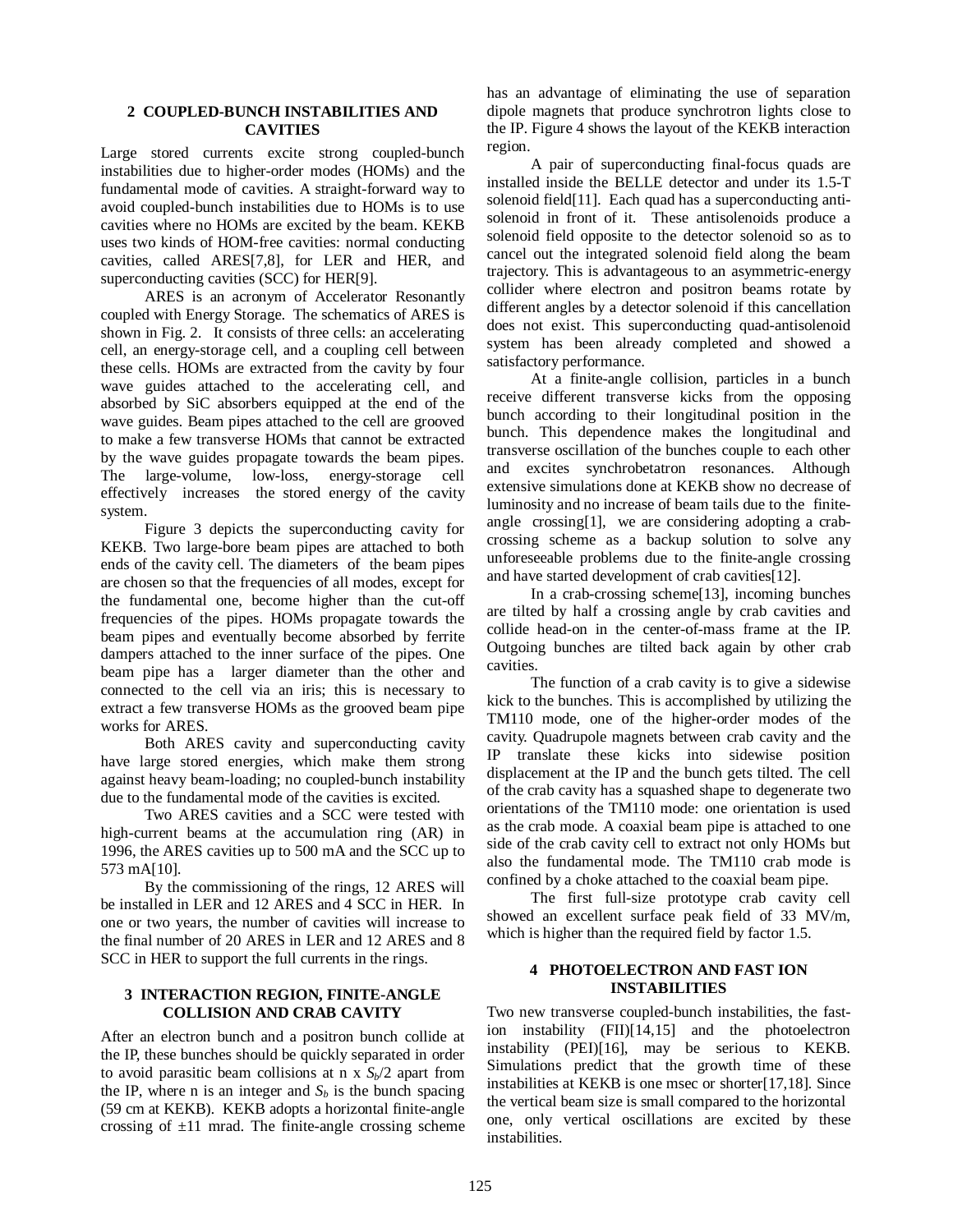

Figure 2 ARES for KEKB



Figure 3 Superconducting cavity for KEKB